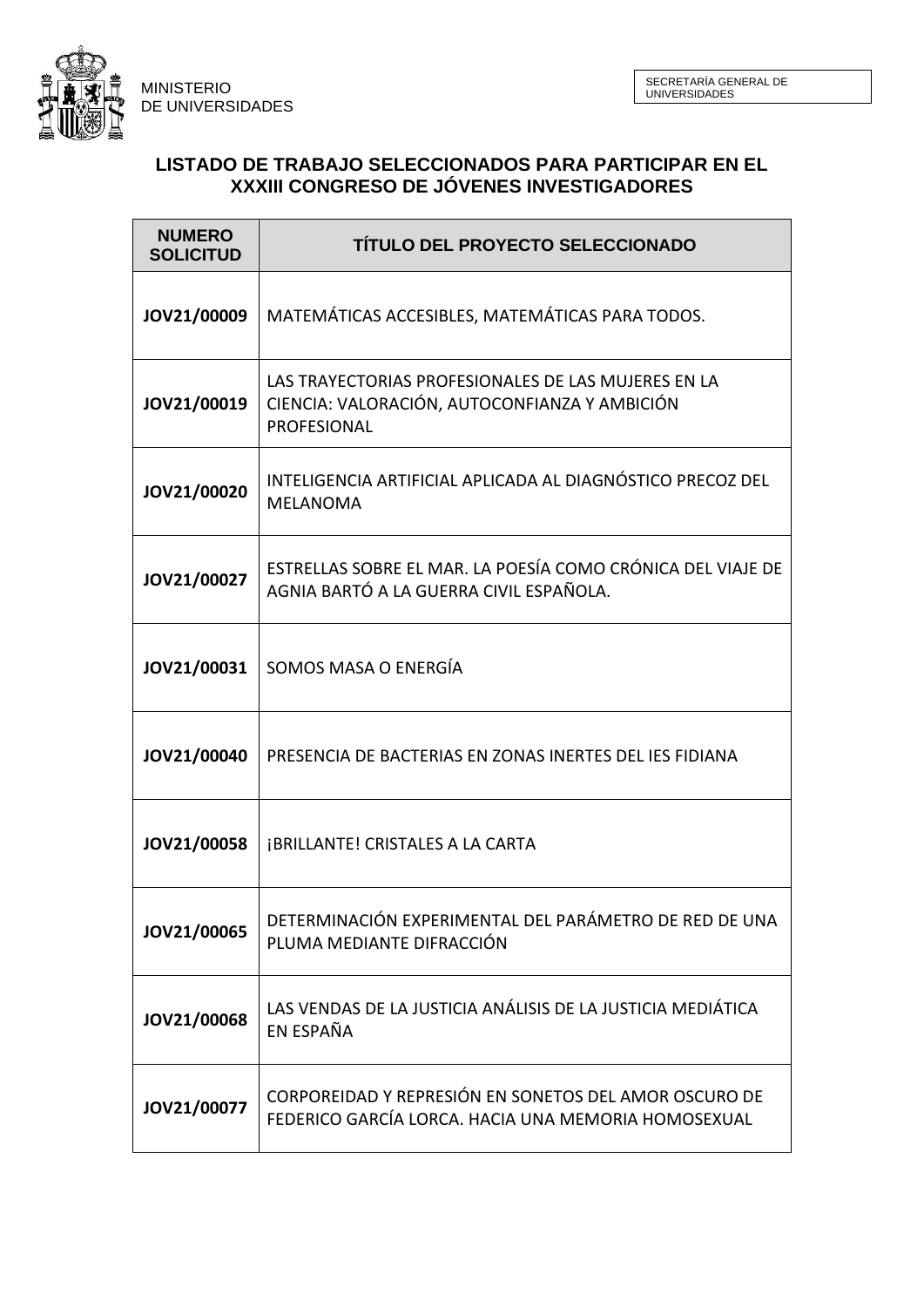

| <b>NUMERO</b><br><b>SOLICITUD</b> | TÍTULO DEL PROYECTO SELECCIONADO                                                                                                                                   |
|-----------------------------------|--------------------------------------------------------------------------------------------------------------------------------------------------------------------|
| JOV21/00084                       | DIAGNÓSTICO DE MALARIA MEDIANTE EL USO DE REDES<br>NEURONALES CONVOLUCIONALES                                                                                      |
| JOV21/00095                       | LA PARADOJA DE LAS MEDIDAS HIGIÉNICAS EN LAS AULAS:<br>¿LIMPIAS O CONTAMINAS?                                                                                      |
| JOV21/00097                       | ANÁLISIS DE DATOS DE COPERNICUS PARA DETERMINAR EL EFECTO<br>DE LAS RESTRICCIONES DE MOVILIDAD POR LA COVID-19 EN LA<br>CONTAMINACIÓN ATMOSFÉRICA                  |
| JOV21/00099                       | LA IRRUPCIÓN DE VOX EN LA REGIÓN DE MURCIA: POPULISMO Y<br>MEDIATIZACIÓN                                                                                           |
| JOV21/00101                       | LÍQUENES: BIOINDICADORES DE LA CONTAMINACIÓN<br>ATMOSFÉRICA EN LA COMARCA DE BENAVENTE Y LOS VALLES                                                                |
| JOV21/00116                       | ¿PODEMOS MEJORAR EL BIENESTAR EMOCIONAL DE LOS<br>ESTUDIANTES DE SECUNDARIA EN MENOS DE 10 MINUTOS?<br>PRÁCTICAS BASADAS EN LA MÚSICA, LA RELAJACIÓN Y EL SILENCIO |
| JOV21/00118                       | "PARÁSITOS OCULTOS. DETECCIÓN DE CRYPTOSPORIDIUM Y<br><b>GIARDIA EN MEJILLONES COMERCIALES"</b>                                                                    |
| JOV21/00121                       | LAS NANOPARTÍCULAS DE ÓXIDO DE CERIO: ¿LAS HERRAMIENTAS<br><b>BIOMÉDICAS DEL FUTURO?</b>                                                                           |
| JOV21/00127                       | "AGUAS CONTAMINADAS: PECES DE PLÁSTICO"                                                                                                                            |
| JOV21/00128                       | LA INFLUENCIA ÁRABE EN LAS LENGUAS ESPAÑOLA Y PORTUGUESA                                                                                                           |
| JOV21/00143                       | EVALUACIÓN DE LA APLICACIÓN EXÓGENA DE PERÓXIDO DE<br>HIDRÓGENO (H2O2) PARA EL CONTROL DE LA MALA HIERBA<br>ACUÁTICA DE LOS ARROZALES LEMNA MINOR L.               |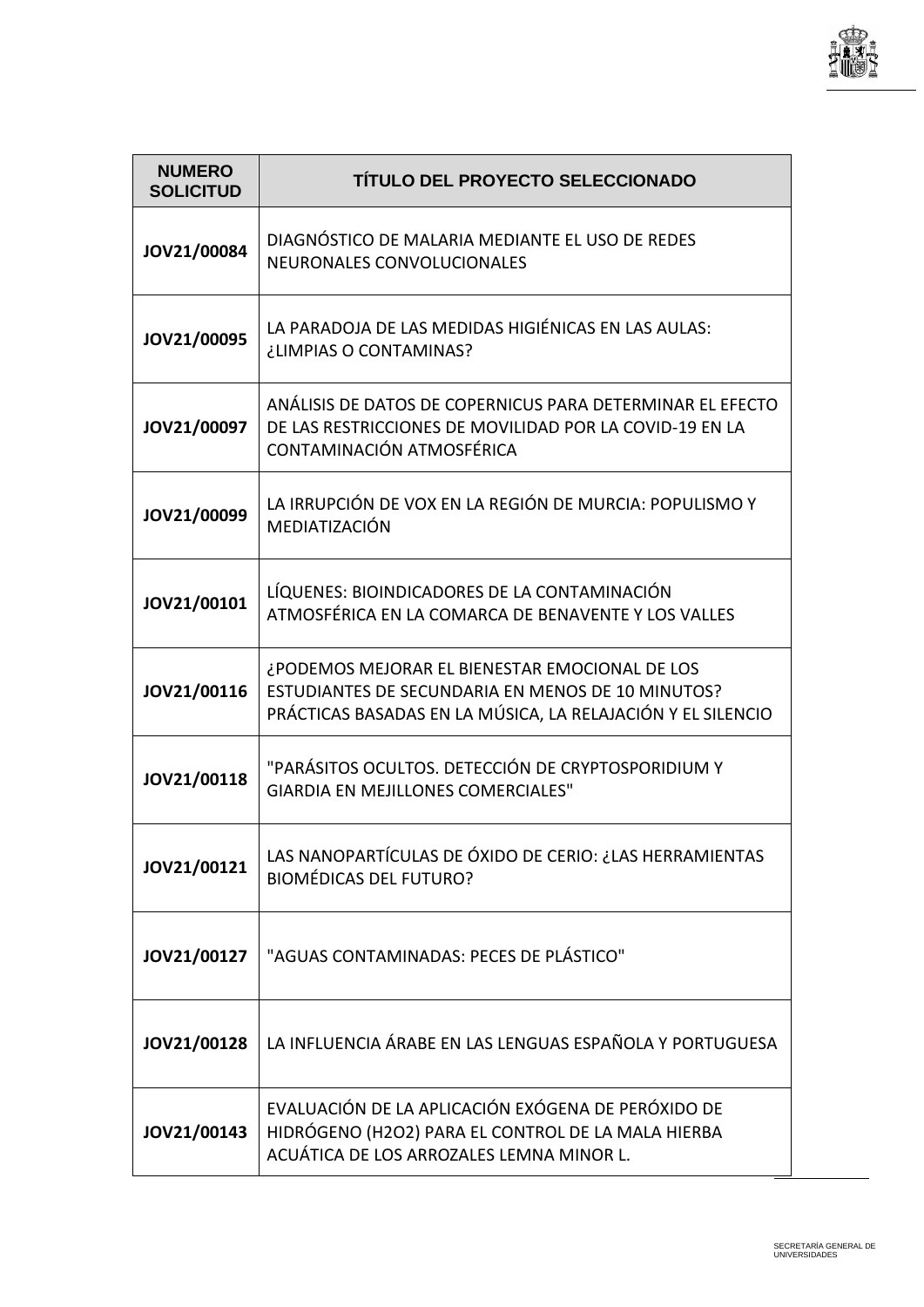

| <b>NUMERO</b><br><b>SOLICITUD</b> | TÍTULO DEL PROYECTO SELECCIONADO                                                                                                                        |
|-----------------------------------|---------------------------------------------------------------------------------------------------------------------------------------------------------|
| JOV21/00149                       | BÚSQUEDA DE UNA CORRELACIÓN ENTRE CONTAMINANTES<br>ATMOSFÉRICOS Y ENFERMEDAD CARDIOVASCULAR EN PAÍSES<br>EUROPEOS EN VÍAS DE DESARROLLO Y DESARROLLADOS |
| JOV21/00150                       | IMPACTO DEL USO DE LAS REDES SOCIALES EN EL AUTOCONCEPTO                                                                                                |
| JOV21/00154                       | LA SOLEDAD EN PACIENTES HOSPITALIZADOS Y EN PERSONAS<br>MAYORES EN RESIDENCIAS EN EL ÁREA DE SALUD DE TUDELA                                            |
| JOV21/00155                       | ANA Y MÍA, LAS PRINCESAS DE INTERNET                                                                                                                    |
| JOV21/00158                       | A LA CAZA DE EXOPLANETAS. ANÁLISIS DE LOS TRÁNSITOS DE<br>WASP-12B                                                                                      |
| JOV21/00166                       | EL POZO CANADIENSE. ECOSOSTENIBILIDAD DEL CONFORT Y<br>ETIQUETADO ENERGÉTICO DE PABELLONES DEPORTIVOS. CASO DEL<br>SURESTE DE ESPAÑA (ARCHENA)          |
| JOV21/00179                       | RELACIONES ENTRE LA INTELIGENCIA FLUIDA Y CRISTALIZADA Y EL<br>VOLUMEN DE LAS SUBÁREAS DEL HIPOCAMPO. UN ESTUDIO CON<br>TESTS ESTANDARIZADOS Y MRI.     |
| JOV21/00180                       | EL COMIC COMO PROPAGANDA: ¿POR QUÉ NO SE USÓ EN LA<br><b>GUERRA CIVIL ESPAÑOLA?</b>                                                                     |
| JOV21/00183                       | DESCUBRIENDO NUEVOS ANTIBIÓTICOS CON EL ORDENADOR:<br>CANALES TRANSMEMBRANA FORMADOS POR CICLOPÉPTIDOS                                                  |
| JOV21/00199                       | "ELIZABETH BENNET: LA PERMANENCIA DE UN ARQUETIPO<br>LITERARIO EN LAS PANTALLAS CONTEMPORÁNEAS"                                                         |
| JOV21/00202                       | COMPOSICIÓN DE UNA SUITE MUSICAL A PARTIR DE UNA OBRA<br>LITERÁRIA                                                                                      |